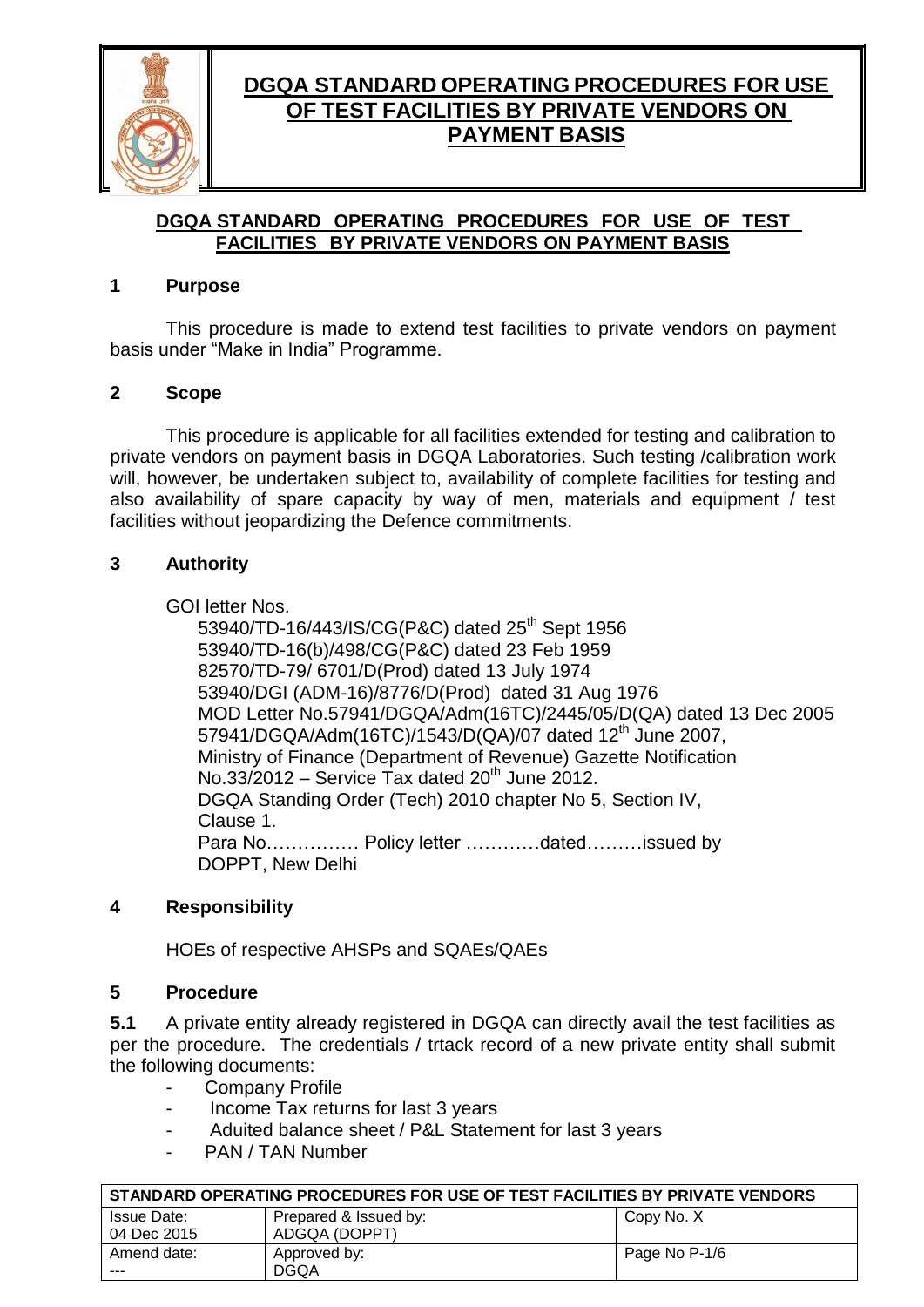

**5.2** The firm desirous of availing the test facilities at DGQA Laboratory will first send a formal request to the relevant Controllerate/SQAE stating the test required, specification to which the test is to be done, the weight and the dimensional details of the item.

**5.3** The request from the firm/vendor will be scrutinized and depending on the feasibility and availability of the test facilities, the firm/ vendor concerned will be asked to fill up and submit Engineering Questionnaire form and the Work Order form designed and approved by concerned AHSP.

**5.4** All work orders received will be scrutinized by and reviewed as per check list designed and approved by concerned AHSP. Any short coming in the details provided by the private vendor in the forms shall be accordingly complied by the vendor. A certificate/undertaking, where-ever required, will also be obtained from the vendor that their Equipment/Store under test will not cause any mal-function/ defects to Test Equipment/ Chamber or cause any injury/ fatal accidents to personnel involved in Testing. In any such eventuality, the expenses toward repair of Test Equipment or compensation/ hospitalisation of testing personnel will be borne by the Vendor.

**5.5** The test facility on which the test or calibration is to be carried out will be decided and accordingly the test charges will be calculated as per the procedure. Not all the Test facilities are covered under NABL accreditation.

5.5.1 The Test facilities which are covered under NABL accreditation shall be covered under the scope of NABL accreditation and accordingly the testing charges published by Govt Test House shall be applicable. In case of tests where the testing charges are not covered under schedule of testing charges published by Govt Test House, shall be formulated by concerned AHSP as per clause 5.6 for all laboratories under its Tech control.

5.5.2 In case not covered under 5.5.1, the test facility on which the test or calibration is to be carried out will be decided and accordingly the test charges will be calculated as per the procedure given below.

- **5.6** Procedure for calculation of testing charges
- **5.6.1** All transportation of test sample (including loading/unloading) to and fro concerned testing lab premises is the responsibility of the private entity. Personnel from private entities to produce proof of Identity / authorization letter. Inspection of the sample will be done by security staff before moving the job to / from DGQA premises.
- **5.6.2** Determination of testing charges

| STANDARD OPERATING PROCEDURES FOR USE OF TEST FACILITIES BY PRIVATE VENDORS |                       |               |  |
|-----------------------------------------------------------------------------|-----------------------|---------------|--|
| Issue Date:                                                                 | Prepared & Issued by: | Copy No. X    |  |
| 04 Dec 2015                                                                 | ADGQA (DOPPT)         |               |  |
| Amend date:                                                                 | Approved by:          | Page No P-2/6 |  |
| ---                                                                         | <b>DGOA</b>           |               |  |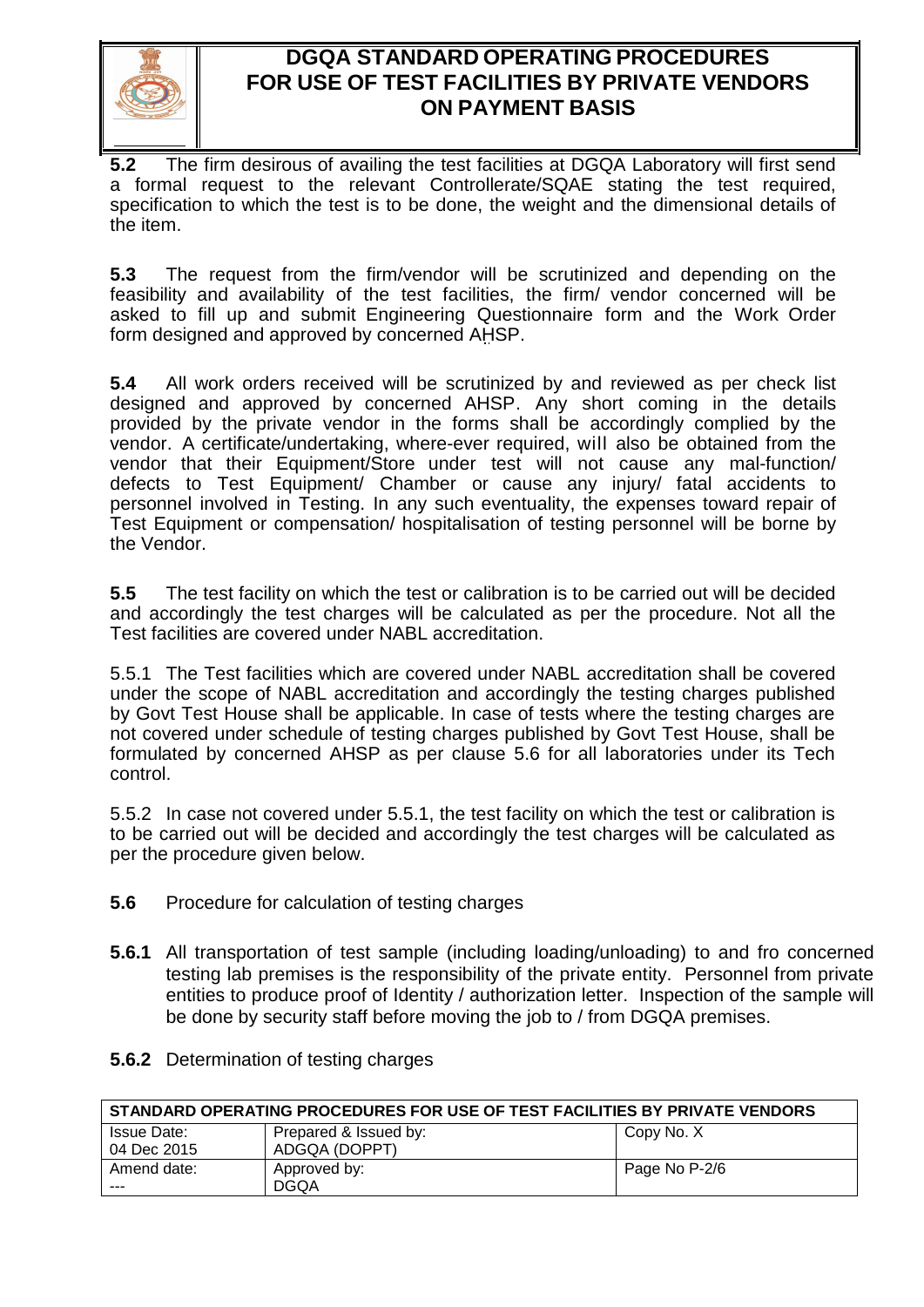

**5.6.2.1** The testing charges are fixed at nominal rates taking into account all direct and set up costs. For cancellation of allotted slot, 25% of the testing charges will be forfeited. DGQA will not be responsible for loss / damage to the equipment / instrument while carrying out the tests(s). If any damage occurs to equipment / property / personnel resulting from the testing of the job of private entity, the private entity should bear the expenses in repair / replacement of the facility. All necessary insurance coverage for the job shall be the responsibility of the private entity. Testing charges will be determined as laid down in the lists of calibration/testing charges. given at Appendices 'A' 'B' & 'C' to Govt of India, Min of Def. letter No 82570/TD-79/6701/D(Prod) dated 13 Jul 74 (as amended from time to time) or from the schedule of charges laid down by the Govt Test House, ALIPORE (a copy of schedule may be got from them on payment) However, if the testing or calibration charges are not covered in the Govt letter on schedule mentioned above, the charges may be worked out in accordance with Govt of India, Min of Def , letter No 53940/TD-16/443/IS/CG(P&C) dated 25 Sept 56 and 53940/TD-16(b)/498/CG(P&C) dated 23 Feb 59 (as amended from time to time). The charges so worked out will be got / concurred with by the concerned Local Audit Authorities. The testing charges so fixed shall be firm and final for that financial year. In cases where there is some difference between the nomenclature of item shown in the referred to for testing/ calibration and the one given in the schedule of charges, even though the item is same, the nomenclature of the item shown in the schedule will be used in all official records. The private vendors referring such item may be advised accordingly.

**5.6.2.2** It will be ensured that the testing/calibration charges realized from the private vendors are as per the schedule of charges approved by LAO and do not exceed the expenditure involved and accounted for in the work orders by way of utilization of men material, test equipment and approved overheads.

### **5.6.3 Service tax**

5.6.3.1 .Service Tax along with test / calibration charges shall be levied by the concerned AHSPs/ Controllerates/ SQAEs/QAEs as per the existing orders and Service tax returns may be filed accordingly. Such establishments shall register themselves with the concerned Tax authorities.

### **5.6.4 Realization of testing/ calibration charges**

The test charges shall be calculated as per the (specimen format at Appendix G) and approved by appropriate authority. The firm will be intimated the test charges to be paid along with requisite instructions (specimen format at Appendix 'H'). The charges are to be realized in advance from all private vendors. On the basis of the Govt of India, Min of Def letter mentioned at para 5.6.1 above, the Regional Controllerate SQAEs are

| STANDARD OPERATING PROCEDURES FOR USE OF TEST FACILITIES BY PRIVATE VENDORS |                       |               |
|-----------------------------------------------------------------------------|-----------------------|---------------|
| <b>Issue Date:</b>                                                          | Prepared & Issued by: | Copy No. X    |
| 04 Dec 2015                                                                 | ADGQA (DOPPT)         |               |
| Amend date:                                                                 | Approved by:          | Page No P-3/6 |
| ---                                                                         | <b>DGOA</b>           |               |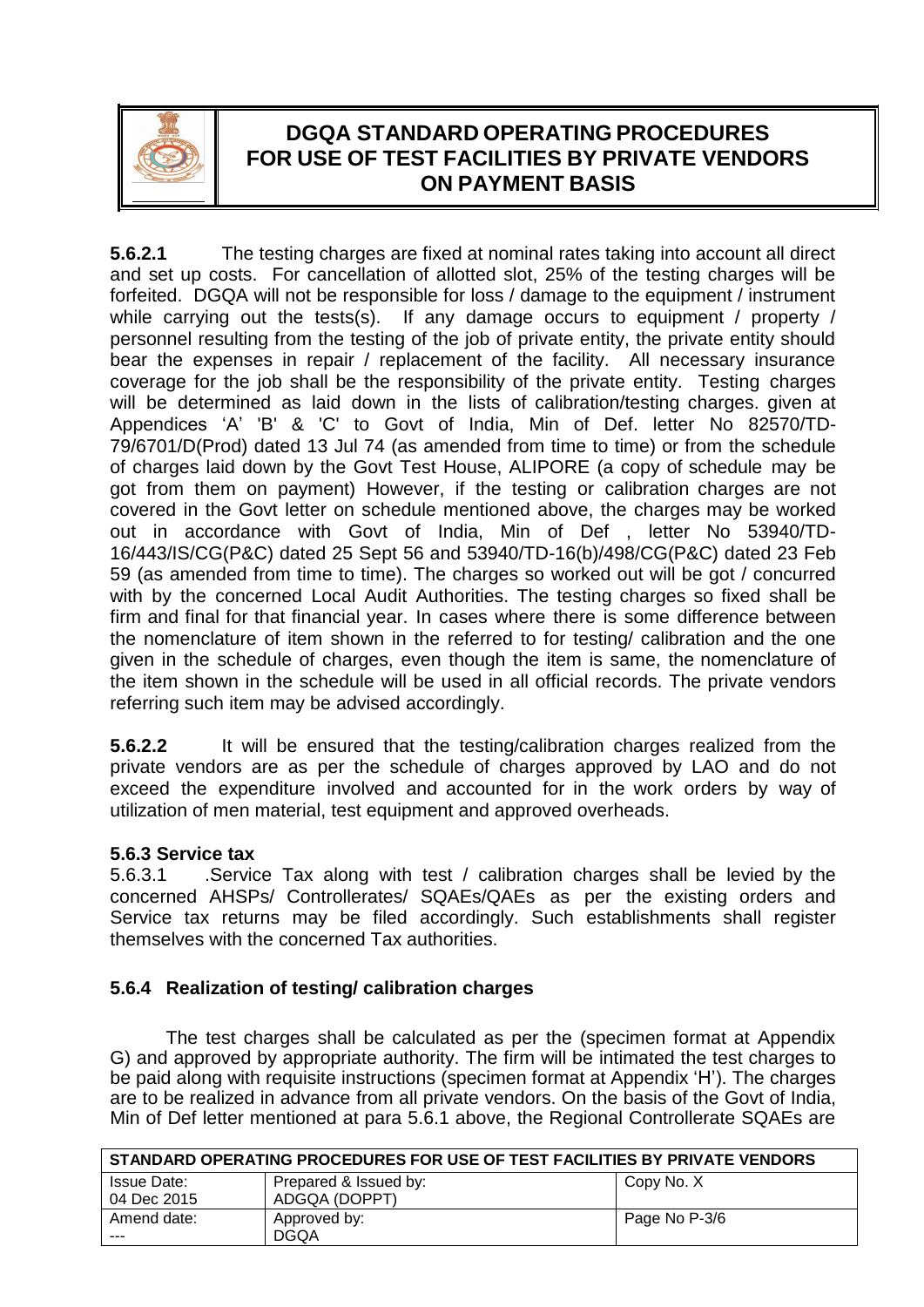

here by authorized to collect the testing/ calibration charges and deposit the same to the State/Reserve Bank accordingly. The charges will be deposited into Treasury/ State Bank under "Major Head 069 – Defence services – Army main Head 8 – Inspection Organization" and forward the TRs to concerned CDA for adjustments. Details regarding the demand draft received, TR No and date, relevant cash book entry No and CDA acknowledgment No and date will be maintained in a register and produced during audit. No testing Charges can be refunded or adjusted for any future testing, if any, if the Vendor desires to withdraw the Test Sample(s)/ equipment(s) during course of testing or after the testing Charges have been credited to the Govt Treasury.

**5.6.5** On receipt of the payment through Demand, depending upon the load and the tests in hand a suitable date will be intimated to the initiator.

**5.6.6** The details of payment realized (along with Service Tax) for testing will be maintained in a register. This register shall be maintained and put up to relevant authorities periodically.

#### **5.6.7 Audit**

The local Audit Officer of the region concerned will be informed to include the register mentioned at para 5.6.1 for audit during their periodical audit visits and accordingly the all registers related to payment testing will be got audited.

**5.7** On receipt of the sample the test will be scheduled.

**5.8** Work order control register for payment testing shall be maintained. Job No., shall be allotted and entered in the Register.

**5.9** A project folder is opened and the test items along with the project folder are handed over to lab with handling instructions if any. A label as mentioned below test sample shall be attatched to the test sample.

#### **Sample for xxxxxxxxxxxTesting**

| Testing: Payment         |  |  |
|--------------------------|--|--|
| No.of SamplesGroupSI Nos |  |  |
|                          |  |  |

| STANDARD OPERATING PROCEDURES FOR USE OF TEST FACILITIES BY PRIVATE VENDORS |                       |               |
|-----------------------------------------------------------------------------|-----------------------|---------------|
| Issue Date:                                                                 | Prepared & Issued by: | Copy No. X    |
| 04 Dec 2015                                                                 | ADGQA (DOPPT)         |               |
| Amend date:                                                                 | Approved by:          | Page No P-4/6 |
| ---                                                                         | <b>DGOA</b>           |               |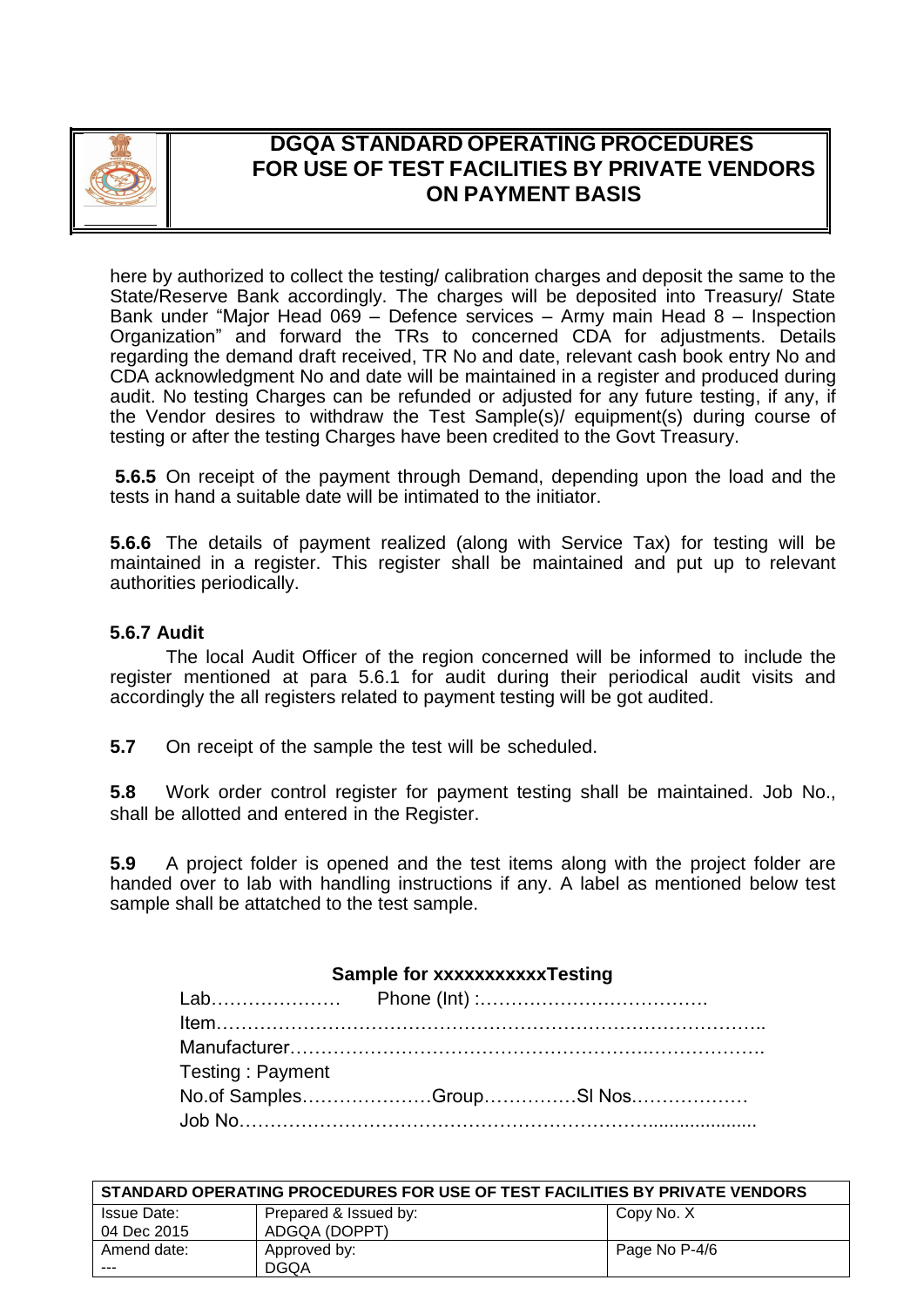

5.10 All the tests and testing procedures to be conducted as per the scope of accreditation, where applicable, of the concerned testing laboratories. All test items have to be handled by authorized persons only and when any abnormality or damage or insufficient detail is noticed, it should be brought to the notice of higher ups. Any changes in the testing procedure etc., has to be discussed with private vendor and decision shall be recorded & signature of the private vendor should be obtained before undertaking testing.

5.11 Since the pre and post-performance checks come under the purview of the Vendor responsibility, the payment testing should not be quoted as authority for seeking compliance in NC-NC trials. Additionally, to obviate this eventuality, a certificate-cumundertaking be also be obtained from the Vendor seeking payment testing in the any DGQA lab that the subject sample equipment does not form part of any DGQA evaluation/ NC-NC Trials.

5.12 The tests shall be conducted as per the laid down procedure and relevant specification. Record shall be maintained in Data sheet as per approved format as laid down in their QMS under the scope of NABL, where applicable, or as per the format decided by the concerned laboratory. Observations on completion of the tests will be made by the lab in-charges. Work order summary sheet shall be maintained for progress of testing and calibration.

5.13 All registers will be periodically put up to appropriate authority for review/approval.

5.14 After completion of the testing / calibration, data sheet and work order forms will be completed in all respects, countersigned by appropriate authority.

5.15 A test reports per the format given in the scope of NABL accreditation of concerned lab under ISO/IEC 17025/2005, where applicable, will be issued to the private vendor incorporating all observations and test results. Test Reports shall not be valid for Legal propose.

5.16 Injuries/ any mishap, loss of property to men/ equipment during the course of testing will be dealt as per the norms and orders on the subject, in vogue. In this connection para 5.4 of tis SOP is also relevant.

| STANDARD OPERATING PROCEDURES FOR USE OF TEST FACILITIES BY PRIVATE VENDORS |                       |               |  |
|-----------------------------------------------------------------------------|-----------------------|---------------|--|
| Date:                                                                       | Prepared & Issued by: | Copy No. X    |  |
| 04 Dec 2015                                                                 | ADGQA (DOPPT)         |               |  |
| Amend date:                                                                 | Approved by:          | Page No P-5/6 |  |
| ---                                                                         | <b>DGOA</b>           |               |  |